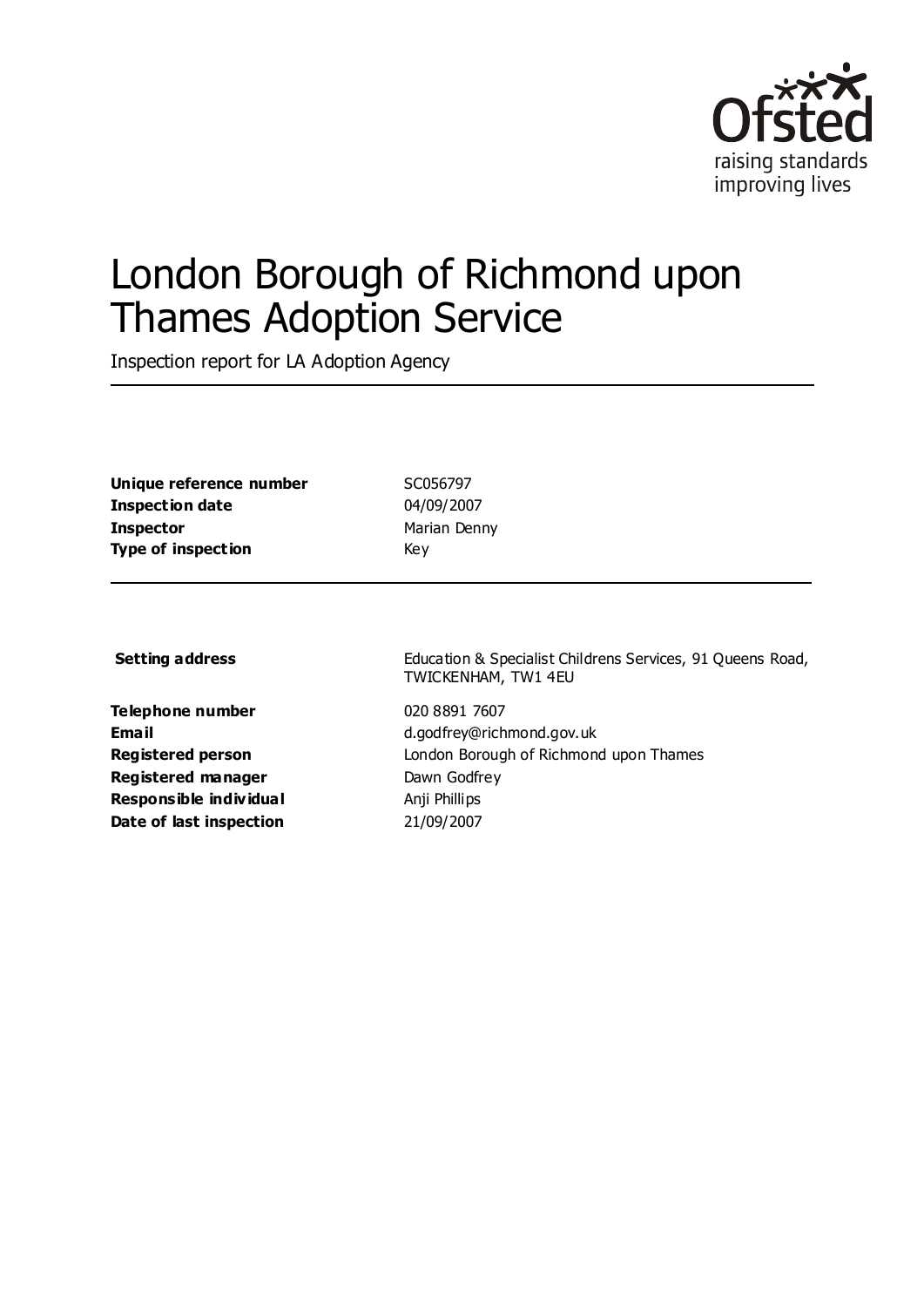© Crown copyright 2007

Website: www.ofsted.gov.uk

This document may be reproduced in whole or in part for non-commercial educational purposes, provided that the information quoted is reproduced without adaptation and the source and date of publication are stated.

You can obtain copies of The Children Act 2004, Every Child Matters and The National Minimum Standards for Children's Services from: The Stationery Office (TSO) PO Box 29, St Crispins, Duke Street, Norwich, NR3 1GN. Tel: 0870 600 5522. Online ordering: www.tso.co.uk/bookshop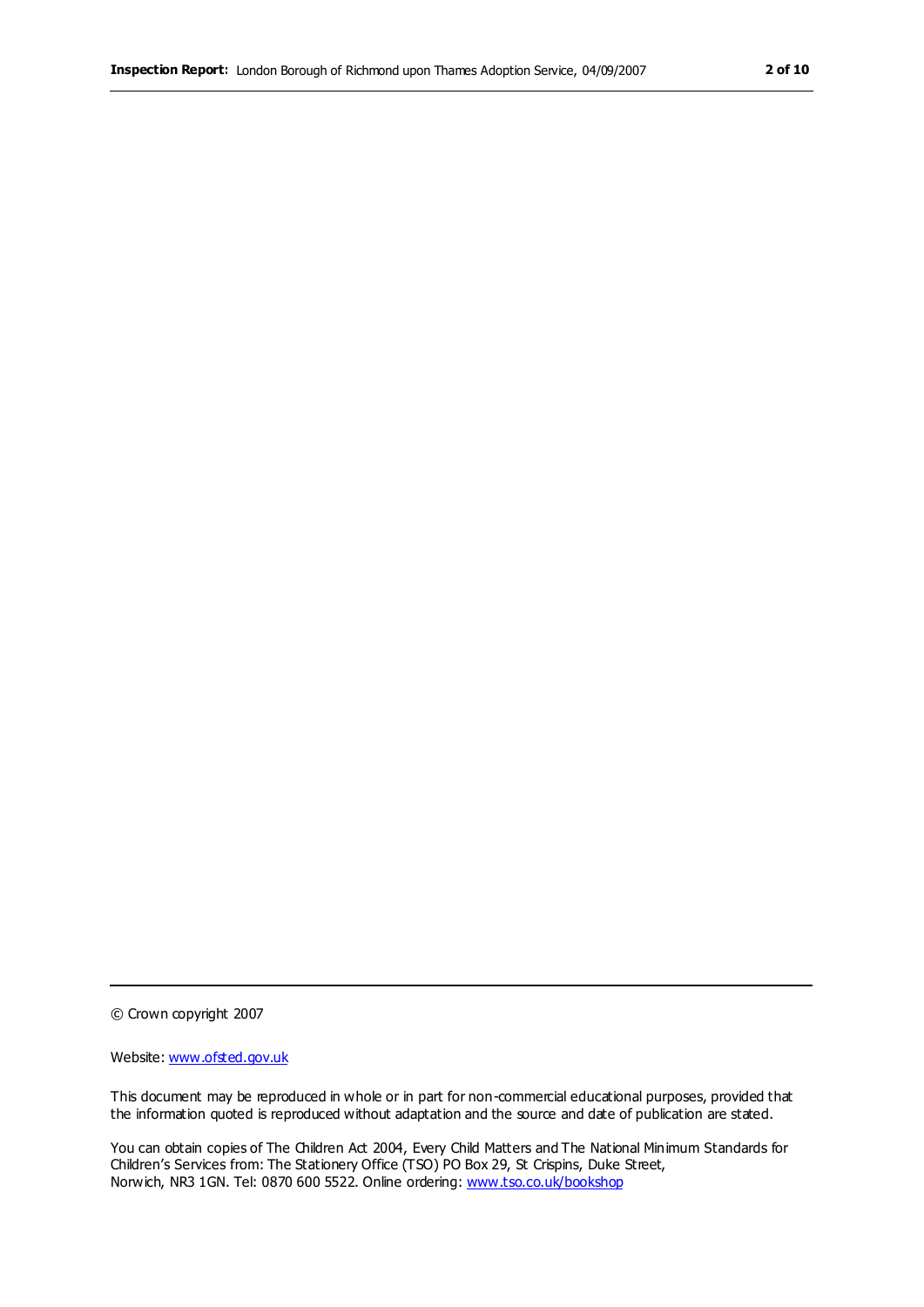# **About this inspection**

The purpose of this inspection is to assure children and young people, parents, the public, local authorities and government of the quality and standard of the service provided. The inspection was carried out under the Care Standards Act 2000.

This report details the main strengths and any areas for improvement identified during the inspection. The judgements included in the report are made in relation to the outcomes for children set out in the Children Act 2004 and the relevant National Minimum Standards for the service.

#### **The inspection judgements and what they mean**

| Outstanding:  | this aspect of the provision is of exceptionally high quality |
|---------------|---------------------------------------------------------------|
| Good:         | this aspect of the provision is strong                        |
| Satisfactory: | this aspect of the provision is sound                         |
| Inadequate:   | this aspect of the provision is not good enough               |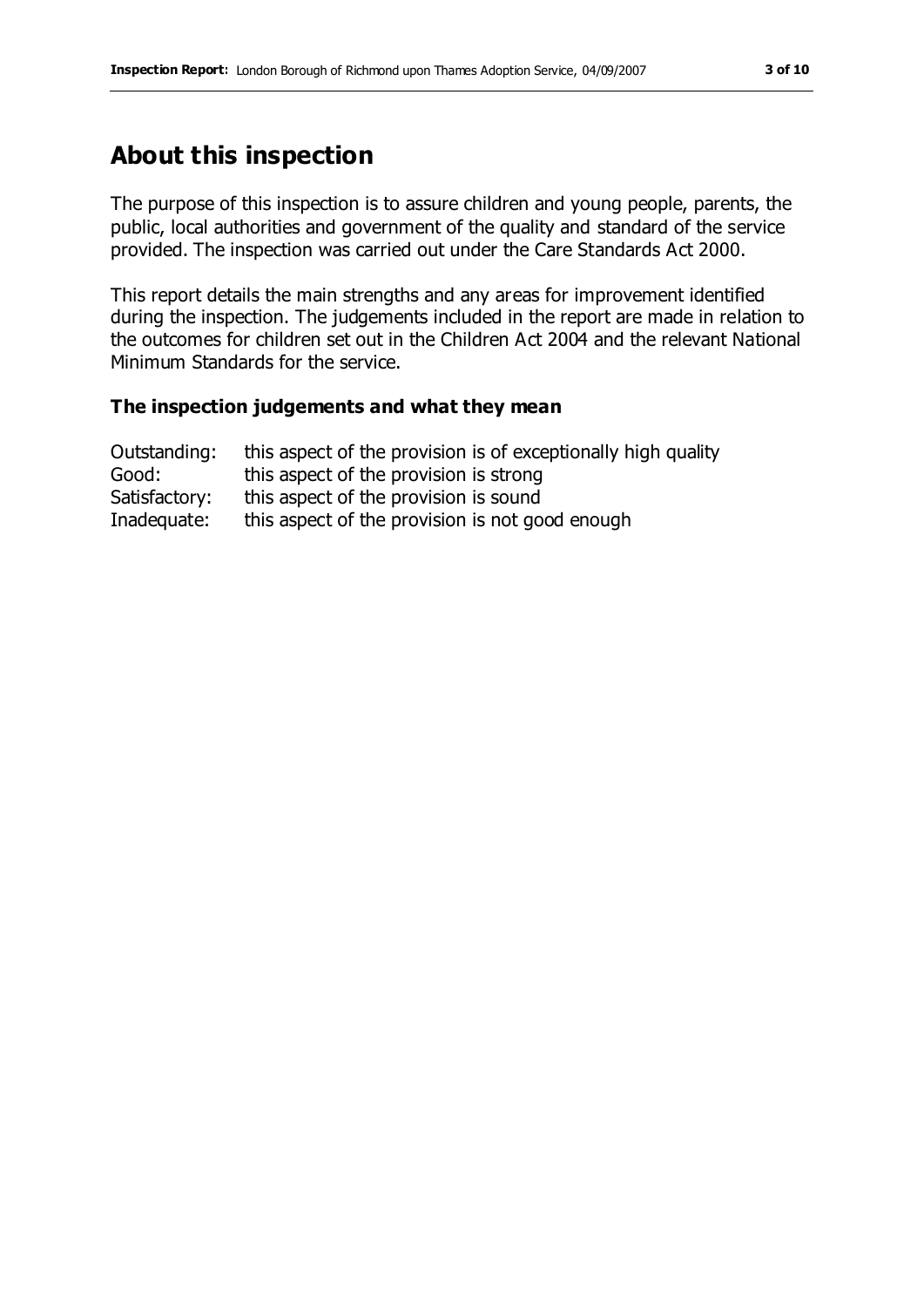# **Service information**

## **Brief description of the service**

Richmond upon Thames's adoption service undertakes all statutory responsibilities associated with current legislation and regulations. These duties include the recruitment, preparation, assessment and approval of domestic adopters. A similar service is provided to inter-country adopters; though preparation and some support services are provided through a local registered charity. The service, taking into account its size, deals with an above average number of inter country adopters.

The adoption service also undertakes the matching, introduction and placement of children with adopters and the support of adoption placements.

A letterbox system, which supports the exchange of information in adoption placements is also provided and maintained. In addition, the service also supports post adoption contact, where necessary.

A post adoption support to those whose lives have been touched by adoption, which includes birth records counselling and intermediary work is also provided.

There are arrangements for the independent counselling and support of birth parents and families through an independent agency.

# **Summary**

The overall quality rating is good.

This is an overview of what the inspector found during the inspection.

The inspection of the London Borough of Richmond was an announced inspection.

The main focus of the inspection was to determine whether the branch was providing a qualitative adoption service, with the children's welfare, safety and needs at the centre of the adoption process and permanent, stable adoptive homes provided.

All the Adoption National Minimum Standards and the Local Authority Adoption Service (England) Regulations 2003 were assessed under the outcome areas of Staying Safe, Enjoying and Achieving, Positive Contribution and Organisation. The adoption service was meeting the Adoption National Minimum Standards and the Adoption Agencies Regulations. Consequently, Staying Safe, Making a Positive Contribution and Organisation were judged as good, Enjoying and Achieving was judged as outstanding. Three recommendations were made in this inspection, one relates to ensuring adopters care for children safely, the second to quality assurance and the third to case records.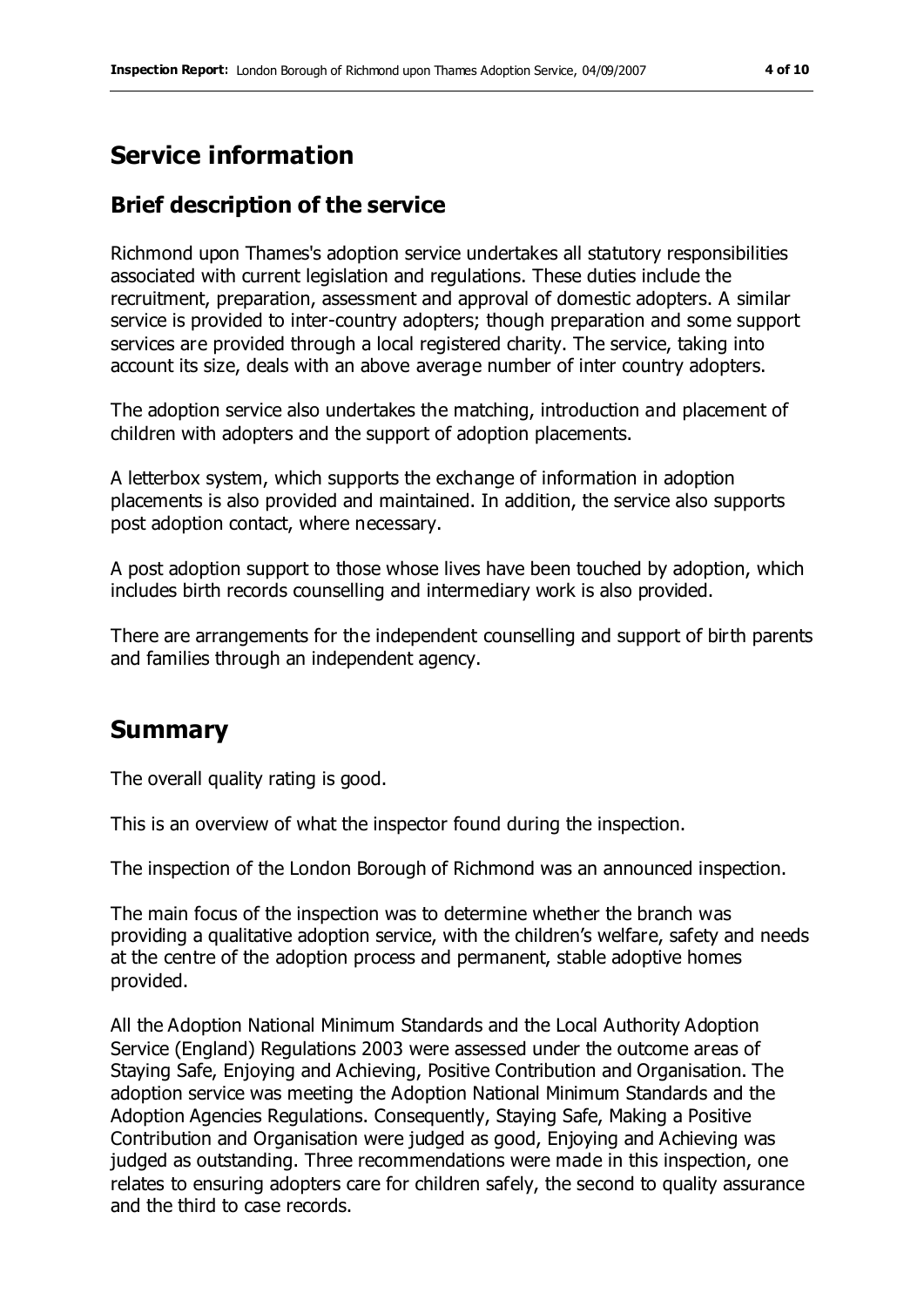#### **Improvements since the last inspection**

The last full inspection of the London Borough of Richmond was carried out in September 2004, which resulted in nine actions and 11 recommendations being made. In February 2006, a visit was made to the adoption service to follow up these actions and recommendations. The service had addressed a number of these matters; however there were four actions and one recommendation, which related to the organisation of the service that had not been addressed. These actions and recommendations though had been met at the time of this inspection.

### **Helping children to be healthy**

The provision is not judged.

### **Protecting children from harm or neglect and helping them stay safe**

The provision is good.

The adoption service has a good, effective recruitment strategy in place, which ensures there are sufficient adopters to meet the needs of those children requiring adoptive placements. There are clear processes and procedures to handle adoption enquiries and to follow up any expressions of interest. Information meetings are held on a regular basis and adopters were complimentary about the presentation and quality of information provided. Initial screening visits to prospective adopters are carried out, which highlights any issues that may need early exploration. It is a child focused service with children matched to adopters, who best meet their assessed needs. Siblings are also placed together, if this is assessed as appropriate.

The agency has a thorough preparation, assessment and approval process of adopters. Preparation training is tailored to meet the varying needs of adopters, for example, those wishing to adopt a child from overseas attend inter country preparation groups, which are provided in collaboration with another agency. Both domestic and inter country adopters spoke highly of the preparation training, stating that the materials used were 'well presented' and 'informative'.

Adopters' assessments are well documented and generally of a good standard. However, there were instances, where further exploration of some issues were required, for example, in one assessment the issue of harsh school discipline and the effects this may have had on the applicant was not fully addressed. In another, assessment, there was also some months not accounted for in relation to 1 of the applicant's employment history. However, the service does carry out all necessary enquiries and statutory checks in relation to prospective adopters and other members of the household, who are aged 18years or over. They also carry out employer references and checks with applicants' former partners, even if there are no children from the relationship. The agency ensures adopters are able to look after children in a safe manner through the use of a health and safety checklist. This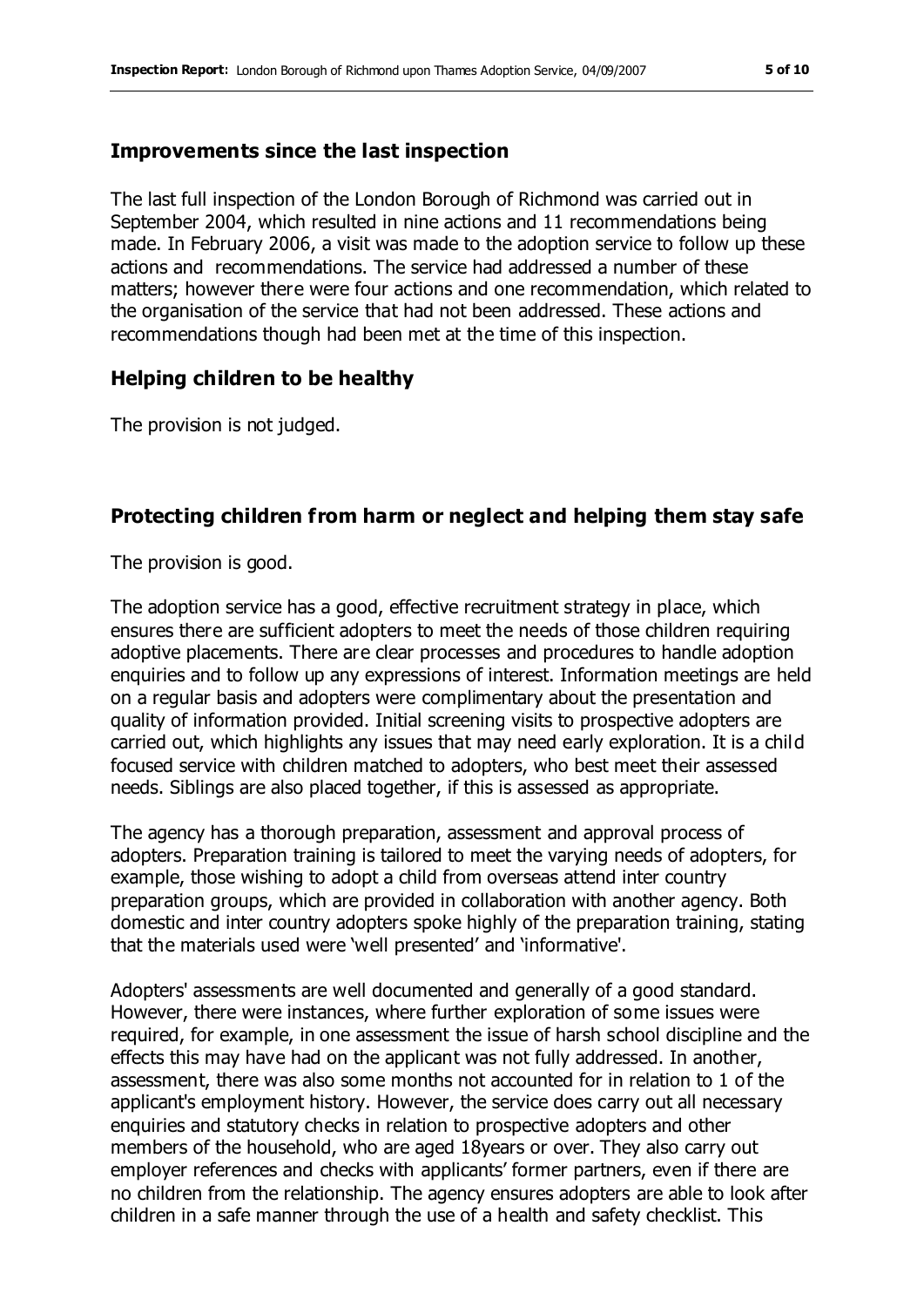checklist though is not comprehensive.

Adopters' stated their assessments had been thorough and carried out by professional, knowledgeable, skilled and sensitive staff. Their report was accurate and given to adopters, in the required legislative timescale.

Adopters receive written information regarding the matching, introductory and placement processes in their post approval pack. Information is also provided regarding the National Adoption Register, the local adoption consortium and website.

There are clearly written adoption panel policies and procedures, which fully meet the adoption National Minimum Standards (NMS) and Regulations (Regs).

Adopters are invited to attend the adoption panel. Good preparatory work is undertaken with them prior to their attendance. Adopters stated that the chairperson and panel members 'welcomed' them, did their best to put them 'at ease' and the questions asked were 'appropriate' and 'pertinent'.

The panel is appropriately constituted and arranged at a frequency that avoids any delay in considering the approval of prospective adopters. The panel was well organised and chaired. Panel members were well prepared, made appropriate observations and asked relevant questions. Panel minutes are well-structured, informative and meet the Adoption National Minimum Standards.

The agency's decision maker' ensures all information relating to a case, as well as the panel minutes, are thoroughly scrutinised before making a decision. Notifications of the decision are generally sent out within the timescales. In one file though, there was a slight delay in the agency decision made, though the letter was sent to the adopters within timescale.

Staff recruitment systems are thorough and demonstrated that workers and managers appointed are suitable to undertake their responsibilities; all checks are routinely undertaken. The manager and all staff working within the adoption service are all appropriately qualified, knowledgeable, skilled and experienced in their work.

There is a safeguarding policy and procedure, which fully meets the adoption NMS and Regs. A good recording system is in place to enable staff to record safeguarding issues effectively. All those working in the service are well supported to handle and manage safeguarding issues.

### **Helping children achieve well and enjoy what they do**

The provision is outstanding.

Richmond fully recognises the importance of providing support to adopters in maintaining stable and permanent homes for children. A major investment in the development of adoption supports services has been made and a range of qualitative adoption support services developed.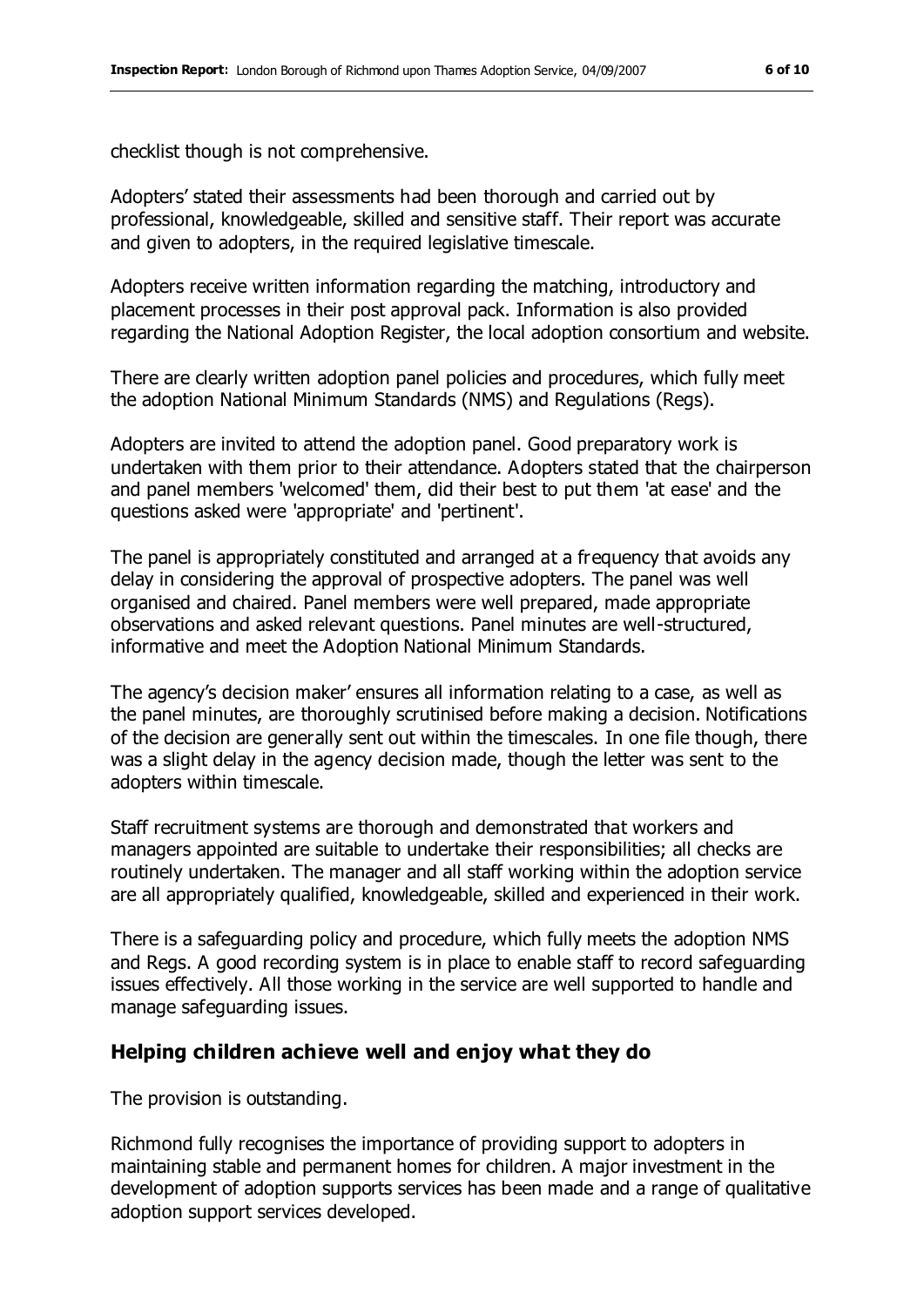These support services are provided through direct provision by Richmond, others in collaboration with the local adoption consortium, national charitable organisations and the children and adolescent mental health services (CAHMS).

The services include financial support packages, a quarterly news letter and support groups for adopters, young adopted children, an annual fun event and a rolling programme of training. A separate training programme is also offered to inter county adopters, which deals with issues specific to this area, for example, maintaining and promoting cultural, ethnic identity and racism. Richmond's multi-agency team is involved in supporting adopters and work is being undertaken in schools regarding the needs of adopted children. There is a good working relationship with the CAMHS, who provide training, consultation and direct work with families. Richmond also funds the first year's membership to Adoption UK and in partnership with this organisation provides a buddy scheme for adoptive parents. In addition, the authority subscribes to the inter country adoption centre, which provides specialist advice regarding inter country adoption to the borough's adopters.

Adopters are made aware of the support services available at an early stage of their contact with the agency and are confident such support would be provided, if required. Requests for support are responded to 'promptly' and the support provided, 'appropriate' and 'helpful'. Several adopters indicated that the 'effectiveness of the support' had enabled them to remain together, as a family. Written adoption support plans were of a good standard.

The agency has access to a variety of specialist advisers and there are written protocols in place regarding their roles. The service provided is of an extremely good standard and provides an invaluable asset to the overall processes of adoption and adoption support.

The agency's practice is service user focused. Those using the service are carefully listened to and their wishes and feelings considered. The agency considers the welfare and safety of the service user and others affected by the adoption when trying to determine whether a service should be provided.

### **Helping children make a positive contribution**

The provision is good.

The agency has a clear system to work with birth parents and their families in the care plans for their children. They are invited to participate in all reviews and their views and wishes are actively sought and recorded.

There is a clear commitment to preparing a child for adoption and in developing a coordinated, efficient approach to the production of life-story work. However, life story work is not carried out to a consistent standard, for whilst there were some good examples of such work, there were other examples, where there had been some delay in gathering information and completing the life story book.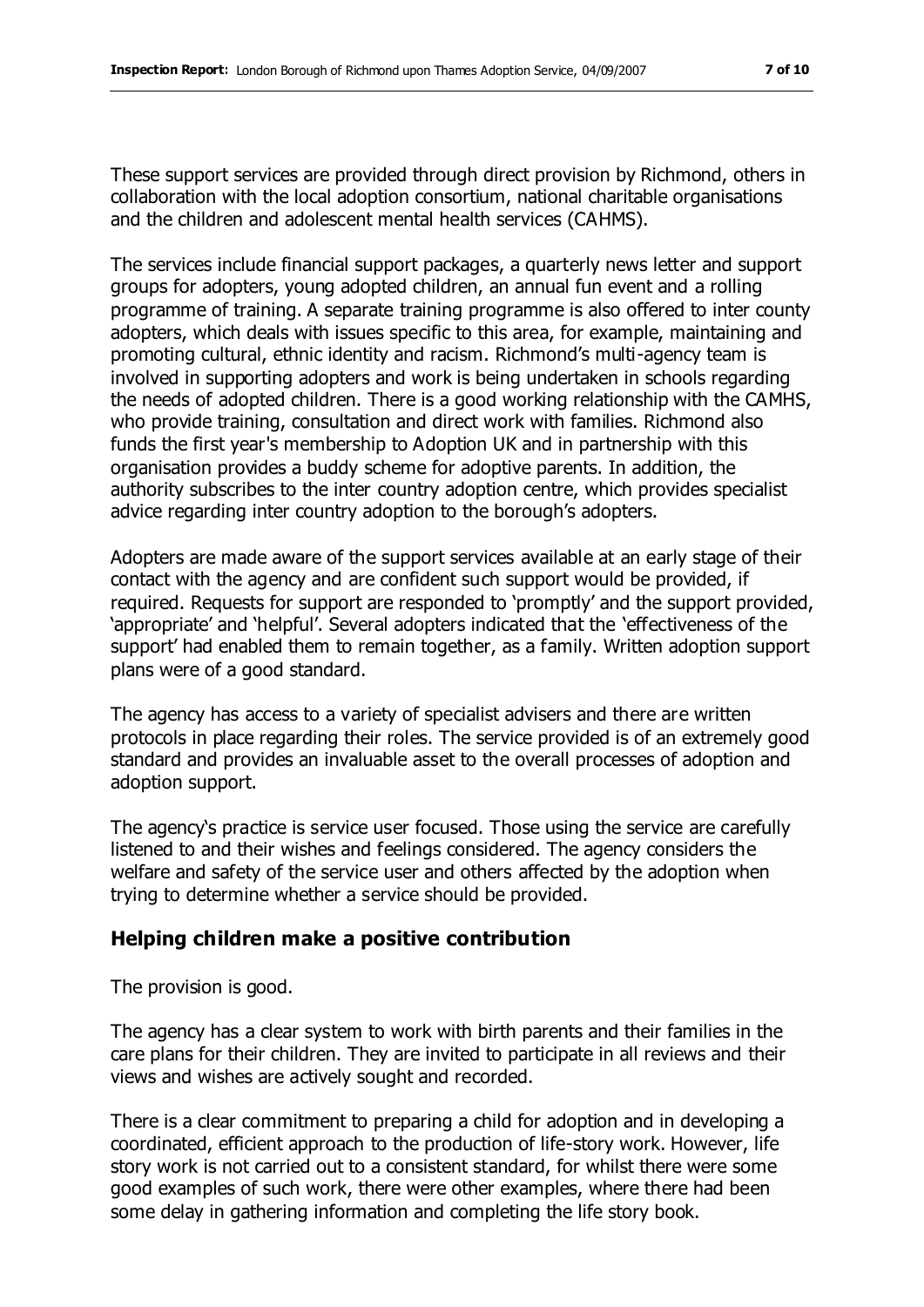Contact arrangements are well recorded. Direct contact is usually managed by the adopters; however, Richmond will provide adopters support, where the arrangements are difficult or complex. Arrangements for indirect contact are managed through the letter box system. This is a robust system and is managed in an effective and efficient manner.

The agency has a service level agreement with an independent organisation to offer independent support and counselling to birth parents and families. There are clear arrangements in place to monitor the effectiveness and value for money of this arrangement. There is a recognition that the uptake of this service could be improved and this is being actively addressed.

#### **Achieving economic wellbeing**

The provision is not judged.

### **Organisation**

The organisation is good.

The London Borough of Richmond's adoption service is well managed.

The Statement of Purpose is comprehensive and contains all the information required under the Adoption Agencies NMS and Regs. Written policies and procedures have been revised in accordance with the Adoption and Children Act 2002. These documents are of a good standard, accurately reflect the Statement of Purpose and provide a clear framework for the service's operation.

The service has produced two Children's Guides, one for younger and older children. There is also a Children's Guide for children with communication difficulties, which was in draft form. These guides are extremely colourful, attractively presented, well thought out and in an age appropriate child friendly form. They are available in a variety of different formats to meet the differing needs of children and contain all the necessary information prescribed in the Adoption N M S and Regs.

Adopters are provided with well written and comprehensive information regarding the adoption process. The information provided makes it clear that people who are interested in becoming adoptive parents will be welcomed without prejudice and this is clearly reflected in the service's practice.

There is a system in place to prioritise the assessment of those prospective adopters, who are most likely to meet the needs of children waiting to be adopted.

The adoption manager is knowledgeable, experienced and skilled in childcare and adoption. She is committed to the adoption service and provides strong, effective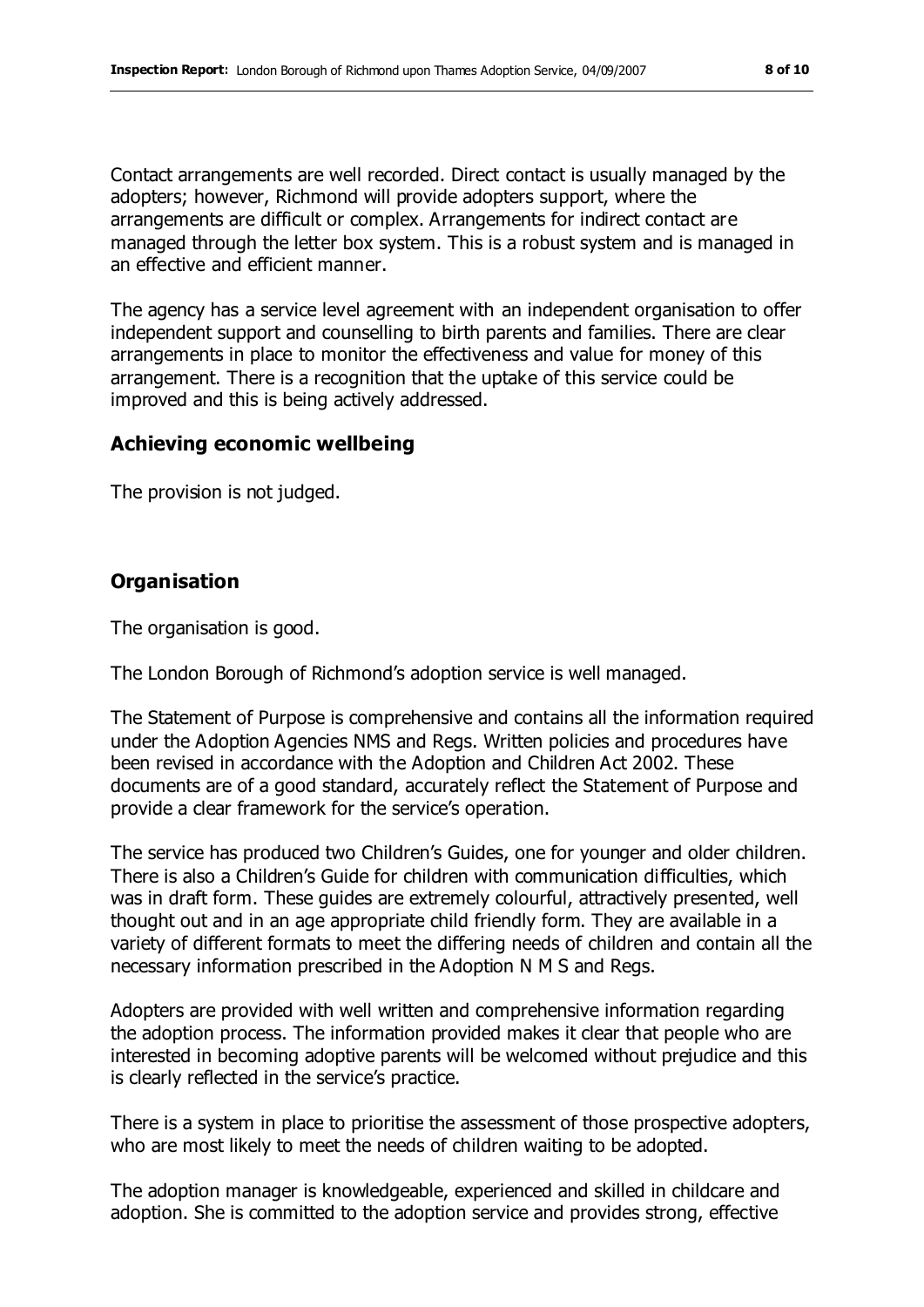leadership to the service. She provides a good role model to staff and they speak highly of her.

There are clear written procedures for monitoring and controlling the activities of the adoption service. A supervisory and appraisal system in place, which is used to monitor staff's performance and ensure a quality service. Staff are supervised and appraised in accordance with the agency's policies. The agency's administrative support is of a good standard and enables staff to carry out their work in an effective and efficient manner. The quality assurance systems in place are generally effective in monitoring the agency's performance, though some improvements are required. The Council's scrutiny committee is committed to the adoption of children as a positive choice for permanence and is kept fully informed of the agency's activities.

The adoption service's staff are clear about their roles and lines of accountability and communication are good. staff are able to demonstrate knowledge, experience and skills in working with children in general and adoption in particular. They are encouraged and well supported in their work. Staff acknowledged they receive regular supervision, both on an informal and formal basis. The adoption service has sufficient staff resources to undertake the range of work required. Staff spoke positively of the wide range of training and professional development opportunities provided them, which they stated were of a good standard.

There are appropriate policies and procedures in place for case recording and access to records. Case records are well organised and generally in good order. However, whilst there is a file sampling and file audit system in place, there was no evidence of this on one file. In another file, a child's records had been incorrectly filed on the adopters' file. This had been noted in the file audit but no remedial action had been taken to address this matter. In some files, not all the case records were signed and dated.

The overall administration is efficient, well managed and appropriately structured. Adoption service records are securely stored.

Personnel and Panel Members files are well ordered and securely stored.

The premises are appropriately resourced and are fit for purpose.

# **What must be done to secure future improvement?**

#### **Recommendations**

To improve the quality and standards of care further the registered person should take account of the following recommendation(s):

- improve the health and safety checklist for prospective adopters (NMS 4)
- ensure the system to monitor the quality and adequacy of records is consistently